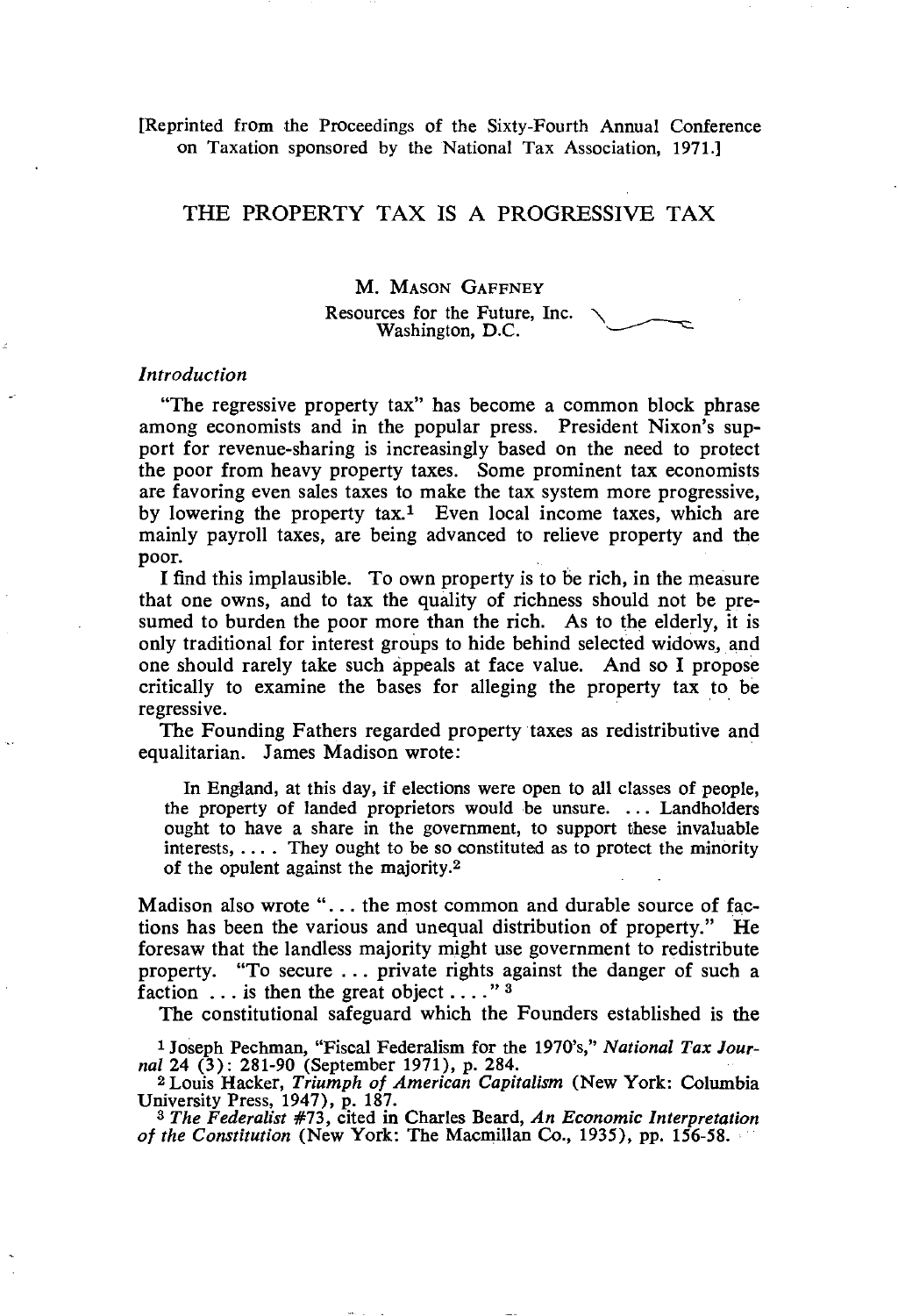a carteria

"regulation of apportionment." "Representatives and direct taxes shall be apportioned among the several States which may be included within this Union, according to their respective numbers,  $\ldots$ ."<sup>4</sup> It was designed to win the support of property owners by assuring them that the new federal government would be financed mainly by excise taxes rather than property taxes<sup>5</sup> and that when property taxes were used, states above average in property per capita would be spared.6

Property qualifications on voting were widespread at this time. " $\dots$ in the opinion of conservative people they barely sufficed to exclude from the suffrage such shiftless persons as had no visible interest in keeping down the taxes."<sup>7</sup> Throughout the 19th century the suffrage was extended (it is not universal even yet), and government functions increased. Public schools became popular, and increasingly taxfinanced. E. R. A. Seligman seems to perceive the property tax as redistributive in opposing exclusive reliance on it: ".. . it involves some risk for a small class to pay the taxes and for a large class to vote on them  $\ldots$ ."<sup>8</sup> (Ironically, Seligman is known as a proponent of the ability ethic of taxation.) A common argument for sales and income taxes over property taxes is their "broad base," discouraging the poor from voting for public extravagance. "Broad-based" seems quite like

Property qualifications for the vote are not dead. Special improvement district boatds throughout the west are elected by landowners alone (notably excepting California Wright Act Irrigation Districts). The prevailing argument for limited suffrage is that so nicely distilled by Seligman  $supra.9$  In the settlement of the west, the county property tax was traditionally the fiscal means by which small settlers and homesteaders asserted some public equity in the lands of large absentees, ranches, and speculators. In some areas, owners covering whole counties (like Kenedy County, Texas) refused to sell to immigrants, to keep them from voting and raising county taxes -- which the big owners evidently perceived as redistributive. Company towns like<br>Arvin, California, have been kept unincorporated to keep migrant laborers from using the property tax on the owners. All of northern Maine is unincorporated, ostensibly because Great Northern and a few

4 Article I, sect. 2, clause 3; and sect. 9, clause 4.<br><sup>5</sup> A. Hamilton, *The Federalist* #12.<br><sup>6</sup> Charles Beard, *An Economic Interpretation of the Constitution, op. cit.,* p. 169. See also pp. 100-03, on Hamilton's support from speculators in western lands.

<sup>7</sup> John Fiske, *The Critical Period of American History* (Cambridge: The Riverside Press, 1888), p. 70.

<sup>8</sup> Essays in Taxation (London: Macmillan and Co. Ltd., 8th ed. 1919), p. 78.

p.78. 9.See Wells Hutchins, Irrigation Districts, U.S. Department of Agriculture Technical Bulletin #254, 1931, pp. 15-16.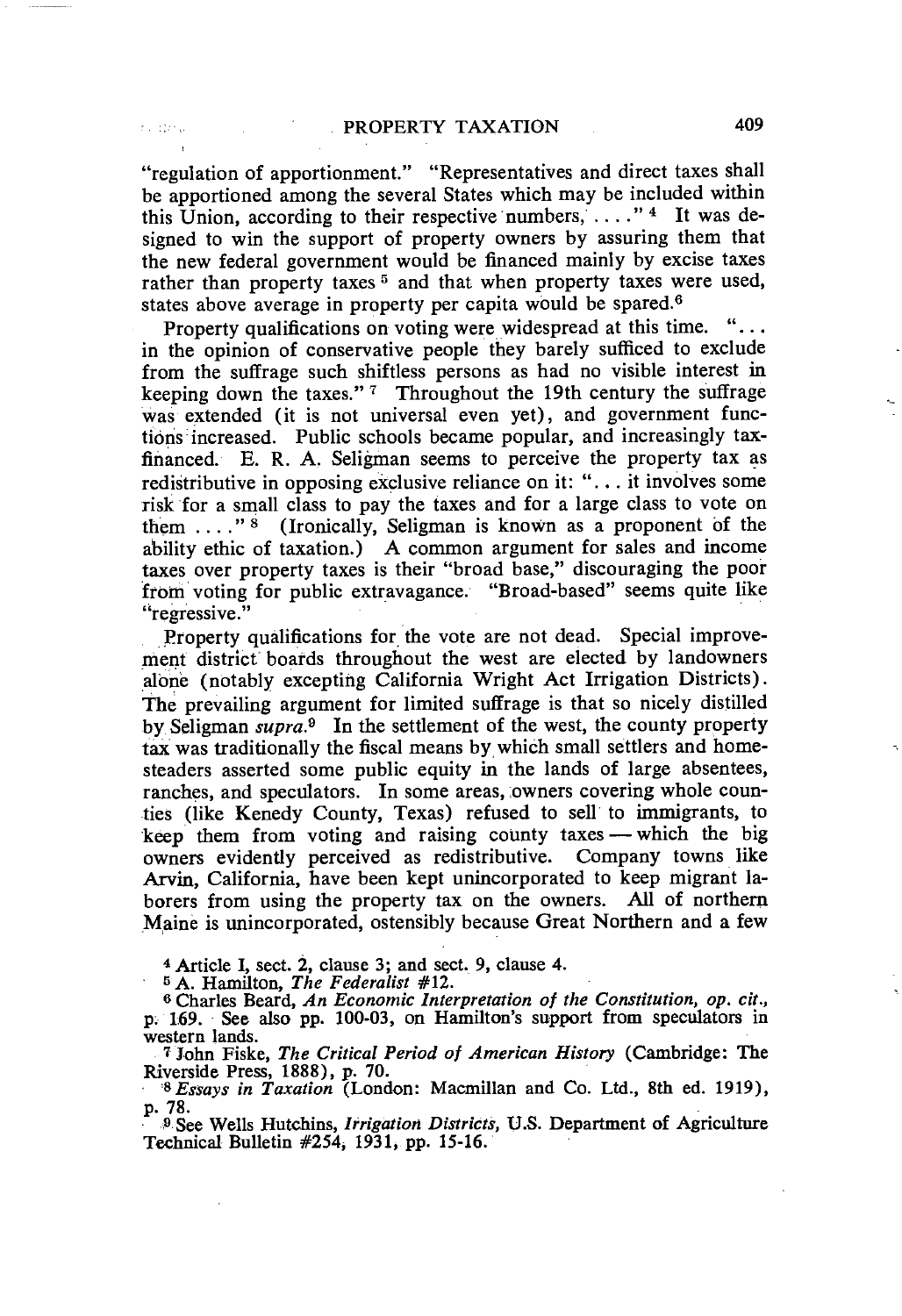other paper companies want to avoid letting immigrant voters tax their property. Similarly, industrial tax enclaves in metropolitan areas keep out resident voters. In the Southeast half the poor have been disenfranchised because of poll taxes and race. The southeast relies less on the property tax than other regions. If the property tax were regressive the dominant minority would seem rationally to have imposed it on the disenfranchised poor. Instead they pioneered the state sales tax.

H. D. Simpson has pointed out how property owners favored the "contract" as opposed to "organic" theory of government. Under the contract theory, property could be charged only for benefits received • (rather narrowly construed). Under organic theory, the public asserts its equity for redistributive ends, taxing ad valorem without reference to the source of value. "The opponents of expansion (of public services), representing largely the property classes who would have to carry the cost of these expansions and who would participate least in their benefits, necessarily fell back on the Benefit Theory,  $\dots$ "<sup>10</sup> The benefit or contract theory lives today under the saying that property should only pay for services to property, not services to people. The animus is that property taxes to finance schools are redistributive. Services to property are often opposed, too. Property taxes to finance any mass system that favors small over large holdings inspire resistance in the spirit of attorney Maxwell's image of water districts as "Communism and confiscation under guise of law." 11 Such language suggests these taxes were viewed as progressive, and the history of irrigation shows they were indeed the weapon of small farmers against large.<sup>12</sup>

It is quite a wrench to shift from this historical perspective to the modern image of the property tax as regressive. But times have changed, and even the modern examples could be exceptional and atavistic. Also, today we have the income tax as a reference datum. Allegations of property tax regressivity usually imply a contrast with the income tax, lacking in Madison's day and weak in Seligman's. Current and recurrent proposals for property tax relief entail substituting income tax (and other state and federal tax) revenues for property taxes. To meet the argument in its strongest general form, therefore, we must compare property and income.

To define and narrow the issue I am making, I here define the property tax as one levied at a uniform rate on the base of the capital value of property as revealed by the current market. This is a property tax

<sup>10</sup> H. D. Simpson, "Historical Development of the Property Tax from the Legal Viewpoint," *American Economic Review* (September, 1939), pp. 457-167, p. 462.<br>
<sup>11</sup> Fallbrook v. Bradley, 1895, 164 U.S. 112.

<sup>12</sup> Albert Henley, "Land Value Taxation by California Irrigation Districts," in A. Becker (ed.), *Land and Building Taxes* (Madison: University of Wisconsin Press, 1969), pp. 137-46.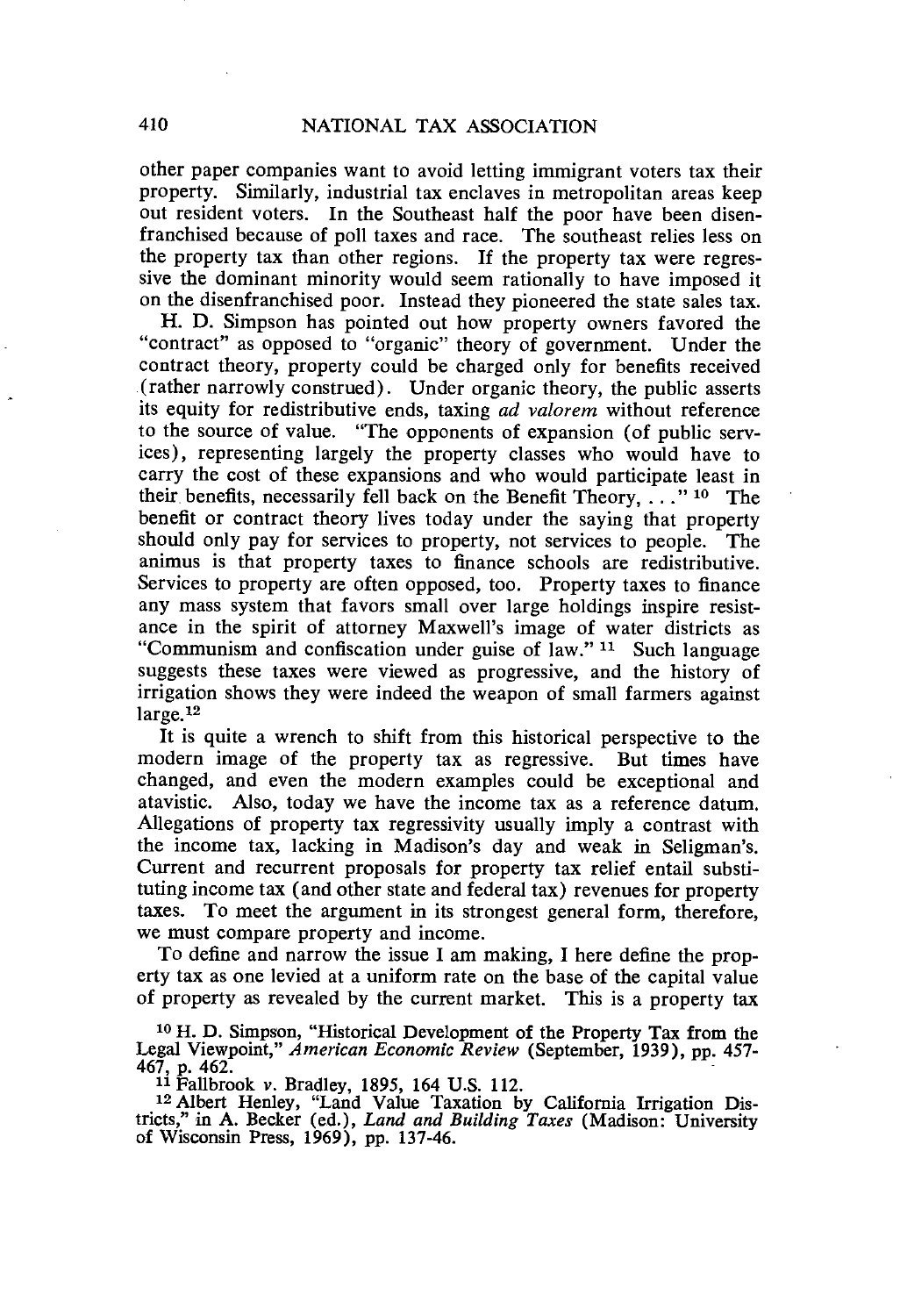# PROPERTY TAXATION 411

reduced to its essence, stripped of the regressivity that may result from maladministration and Balkanization, which are not the issues I raise here because they are not peculiar to the property tax. Maladministration often entails regressive assessment, a serious problem. But all taxes are applied regressively, and for about the same unhappy reasons related to legal costs and financing politics. The income tax may be the worst administered of the lot, in this respect. It is an unbalanced literature that would compare a badly run property tax with an idealized income tax.

As to Balkanization, this is not inherent in the property tax as such, but in local taxation as such. A local income tax similarly lets tax havens attract the rich by low rates. Wisconsin municipalities, indeed, have a local income tax (state-collected and returned). Since the rates are common, regressivity takes the indirect form of higher services and lower local property taxes in the favored enclaves, but it is nonetheless a feature of local income taxation. California, on the other hand, may move to a statewide property tax in response to the recent state Supreme Court decision, bringing in to finance education not only the property of Emeryville and the Cities of Commerce and Industry, but also rich, undertaxed farm, timber, recreational, and above all, mineralbearing real estate.

To hang the tax enclave problem on the property tax as such would, therefore, be an example of the fallacy of identification, one which I seek to avoid here by focusing on property value — the idealized tax base — rather than collections.

Today's common concept of regressivity owes much to an early work by Musgrave, Carroll, Cook, and Frane.<sup>13</sup> Their selection of data sources, assumptions, concepts and methods set a pattern followed in many later studies which repeated the general finding, with individual variations. It is my thesis that the finding is inherent in the sources, assumptions, concepts and methods, not in the subject. To demonstrate this I make four points: property ownership is much more concentrated than income; the property tax is not primarily shifted forward, as assumed; the studies commit basic errors of correlation analysis with systematic biases toward their conclusion; and the studies misdefine both income and property, again with systematic bias toward their finding.

## A. Property Ownership is More Concentrated Than income

To begin, a large share of the adult population —half, as a rough measure — are renters and own no meaningful value of taxable prop-

<sup>13</sup> "Distribution of Tax Payments by Income Groups: A Case Study for 1948," IV, National Tax Journal (1): 1-53, March, 1951. For a list of others see Dick Netzer, Economics of the Property Tax (Washington, D.C., Brookings Institution, 1966), pp. 247 ff., and the Netzer book itself, Chap. III.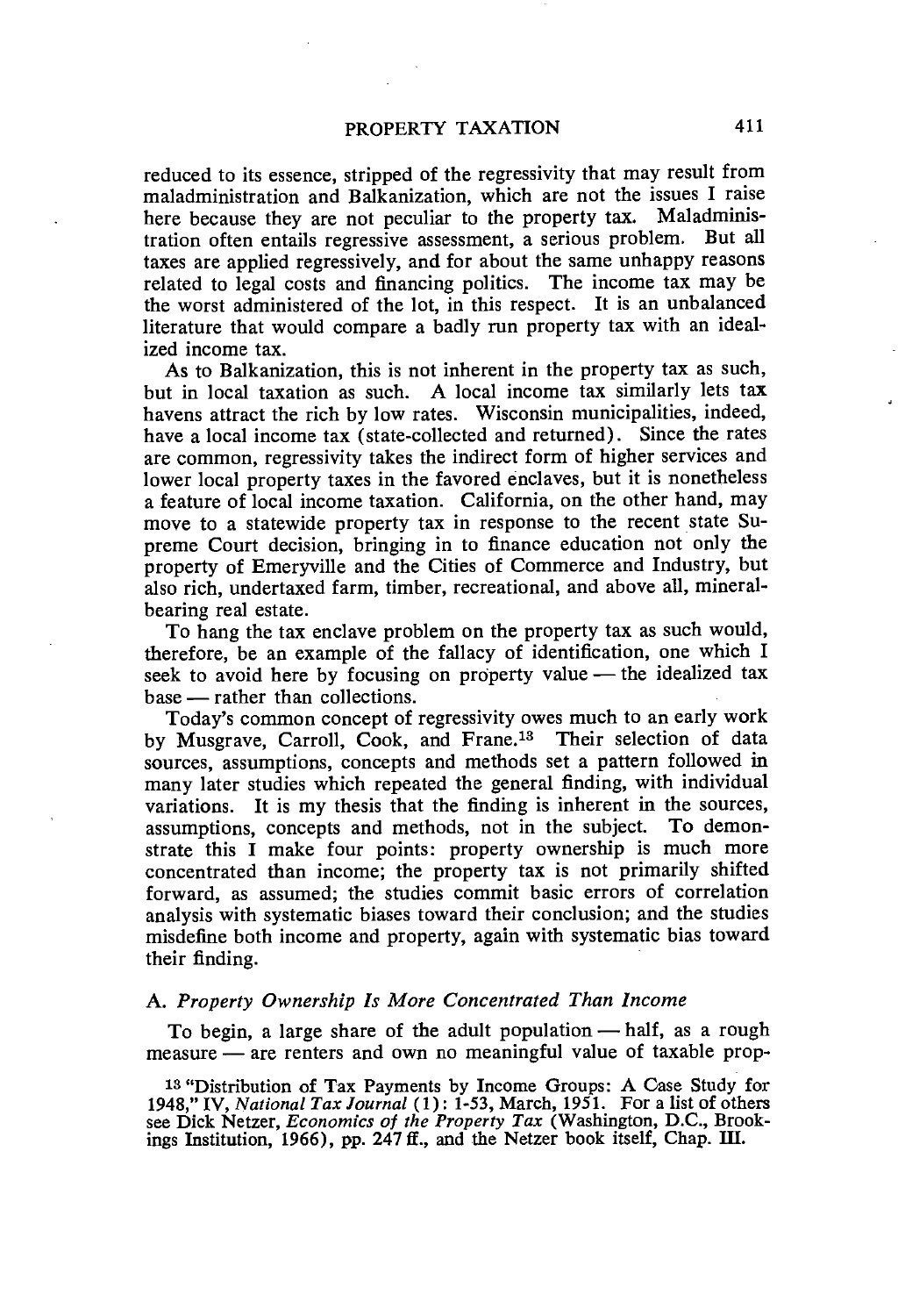erty at all. Most of these essentially propertyless adults do earn tax- able wage income. (We consider later whether property taxes are shifted onto them.)

Savings rise with income, faster than income. With savings one acquires property, and we would naturally expect therefore higher in- come groups to own property in proportion to their greater saving, which is a disproportionately high share of their high incomes. And we would also expect a high share of high incomes to come from property.<br>Musgrave *et al*: support this. They rank 1948 U.S. "Spending Units"

by income and group them, using Treasury sources of data. The highest class got 23% of the income, but 78% of dividend income and  $45\%$  of rental income, and only 12% of the wage and salary income.<sup>14</sup> Other sources might be cited, too.

Musgrave et al. omitted capital gains. These are probably the most concentrated source of income, and of course property-derived. Realized gains swell from virtually nothing at the \$10,000 income level to about half of income at the million dollar level.15 Unrealized accrued gains, which we should include in a proper Haig-Simons income concept, are probably larger yet, and more concentrated. There are no easy data on this, but several a priori and indirect reasons to think them concentrated. The rich have a comparative advantage in waiting for deferred cash. They are known to favor growth stocks, undistributed profits, speculative landholdings and unripe minerals, major sources of unrealized accruals.

Among those who do own material amounts of property, concentration is high relative to that of income. The top 10% of income receivers, as income is usually defined and reported, get about 30% of all income. Every study of property owners shows figures in another ballpark altogether. Table 1 summarizes what several such studies show about the top group. Note that most of these figures show only concentration among those who own enough property to be counted, thus understating concentration among the whole population.

Wealth is measured by value in all cases except where acreage is specified (rows  $4, 5$ ). Here, some will object that the acreage measure overstates concentration, on the premise that large holdings of acreage are below average in unit value. But even if they are, to accept that objection from this premise would be a splendid case of regression fallacy. When we move to the value measurement we must rerank the owners on the new basis, and the new top group would consist in part of different individuals. And there is no way to know whether the new top group would have a higher or lower share, short of actu-

<sup>14</sup> Musgrave, *et al., op. cit.*, Table 1, p. 11.<br><sup>15</sup> Business Week, March 29, 1969, p. 96, "Making the Burden More Equal," citing the Brookings Institution.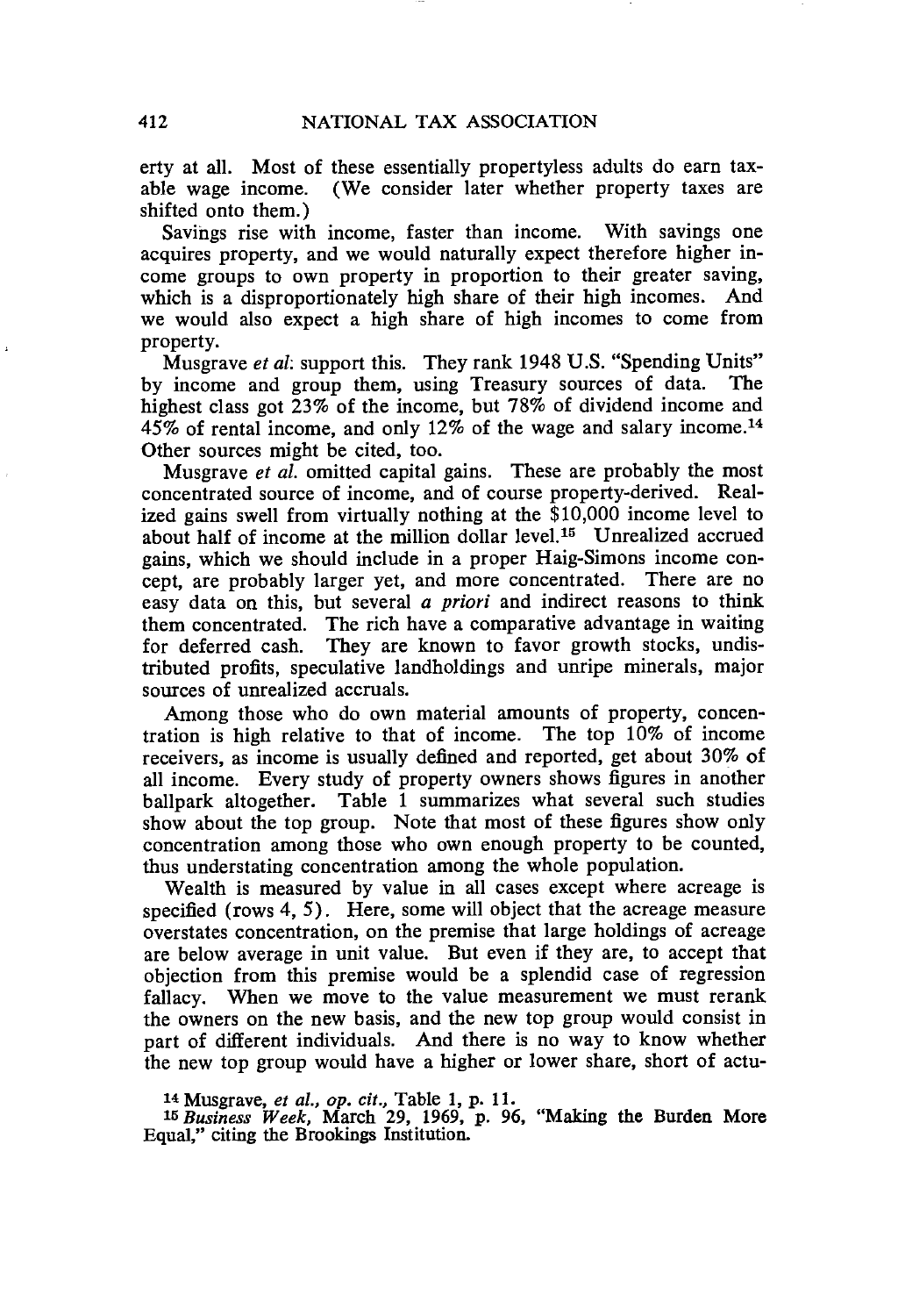ally reranking, regrouping, and recounting. Most data sources don't do this for us, but a few such comparisons may be found. A special U.S. Census study of the ownership of rented farms in 1900 measured them both by area and land value. By area, the top 45% had 83%. By value, the top 45% had  $85\%$  16 In 1951 Danish farming: by area, the top 2% had 14%; by value, the top 1.3% had 14%.<sup>17</sup> For Milwaukee industrial real estate, I ranked firms in 1960 by both land area and land value (my mass appraisal). By area, the top 10% had 75%; by land value, 76%. For the Milwaukee CBD (east side) 1968, I ranked owners by area and land assessment (City Tax Commissioner's appraisal). By area, the top 10% had 48%; by

These scraps of evidence show there is no presumption that acreage rankings overstate concentration of wealth as a general rule, although they doubtless do in some regions.

Corporate shares are not taxable property, but of course corporate income is mostly derived from taxable property.18 Some will object that corporations have many owners and should not be treated as single units. That is true, but again, it smacks of regression fallacy. Wealthy owners also have many corporations, and in general corporate shares are the most concentrated kind of asset.

Ownership of large property gives one control of other assets. Property is borrowing power and credit rating: all studies show interest rates to be very regressive with size and quality of collateral, and terms easier. But simple borrowing is only the beginning. With great wealth one goes into banking and exerts multiple leverage. The story has been told many times, if not as well, since Brandeis' Other Peoples' Money: collateral, leverage, conglomerates, interlocking directorates, mergers, lender suasion, industrial leadership, pyramiding, the Wallen-<br>berg Grip, subcontracting market power, control of dealerships, ... Control is power and status (psychic income), and control is a source of additional income, as revealed by the premium prices of shares during battles for control.

Data in Table 1 probably understate concentration, for four general reasons: omitting the unpropertied, accepting and reporting regressive assessments, accepting the bias in partial inventories, and accepting and reporting straw owners as separate owners.

1. Omitting the unpropertied. Few families have no income, so income data cover most people. Many have too little property to count, however, so many studies omit them. General asset ownership

<sup>16</sup> U.S. Census of Agriculture 1900, Part I, pp. xc, xcii.<br><sup>17</sup> Danmark's Statistik Arbog, 1953, p. 50.<br><sup>18</sup> For an exegesis on this point, cf. the writer's "Adequacy of Land as a<br>Tax Base," in Daniel Holland (ed.), *The* son: University of Wisconsin Press, 1970).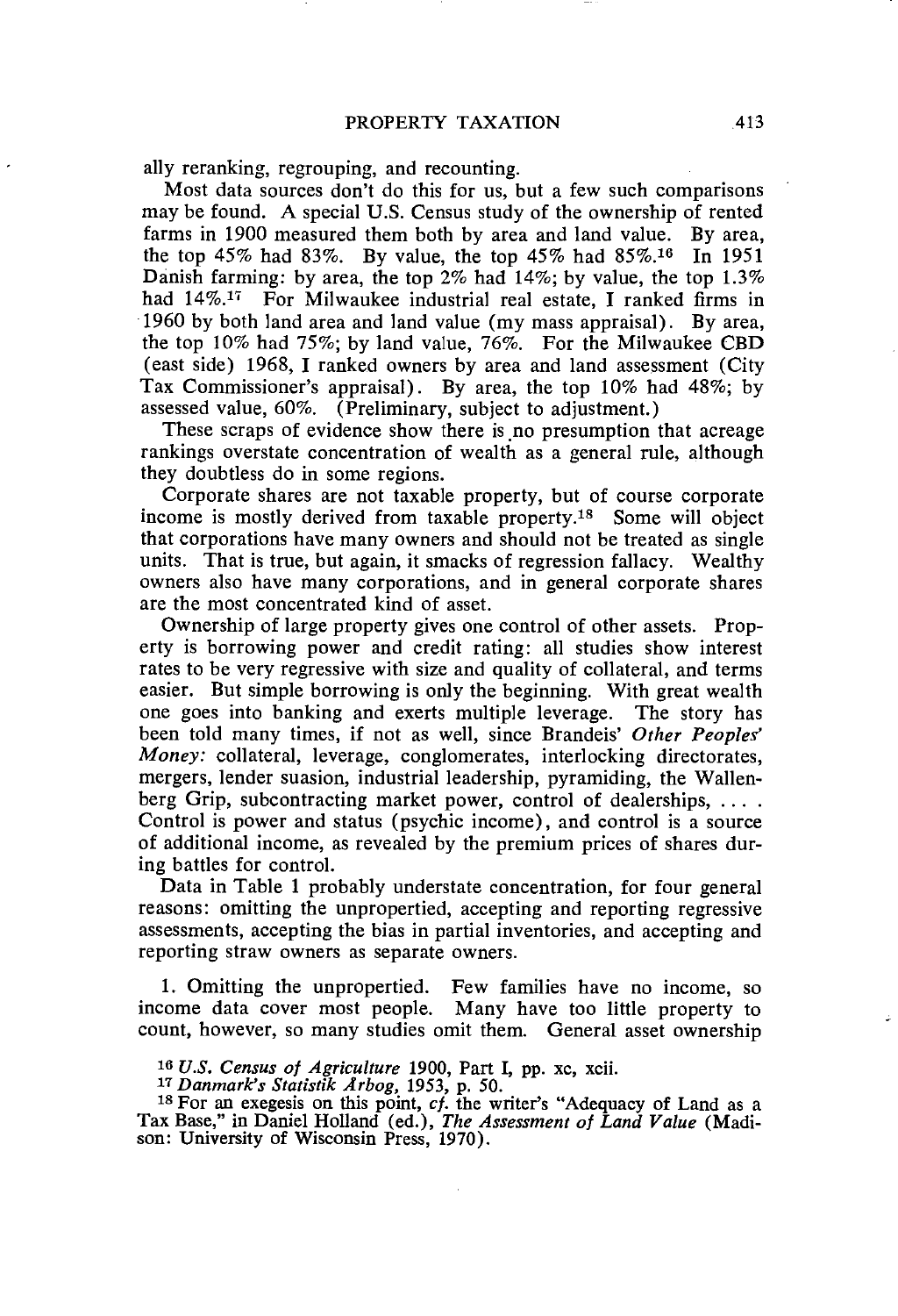## 414 NATIONAL TAX ASSOCIATION

| Investigator                      | Kind of Wealth                                       | $%$ of<br>Holders<br>in Top<br>Group(s) | $%$ of<br>Wealth<br>in Top<br>Group(s) |
|-----------------------------------|------------------------------------------------------|-----------------------------------------|----------------------------------------|
| FTC <sup>a</sup>                  | U.S. Estates, 1926                                   | 0.1                                     | 8.5                                    |
|                                   | <b>U.S. Estates, 1926</b>                            | 2.5                                     | 46                                     |
| Smith and Calvert b               | U.S. Wealth, 1958                                    | 1                                       | 24                                     |
| Lampman <sup>e</sup>              | U.S. Wealth, 1961                                    | 1                                       | 28                                     |
| U.S. Census $d$                   | U.S. Farm Acreage, 1949                              | 2.3                                     | 43                                     |
| R. Nader et al. <sup>e</sup>      | Calif. Acreage, 1971                                 | < 0.01                                  | 13.5                                   |
| M. Gaffney f                      | Milwaukee, CBD, east side,<br>assessed value, 1968   | 10                                      | 60                                     |
| M. Gaffney g                      | Milwaukee Industrial Real<br>Estate, assessed value, | 10                                      | 89                                     |
|                                   | 1960                                                 | 1                                       | 59                                     |
|                                   | Same, land area                                      | 10                                      | 75                                     |
| TNEC <sup>h</sup>                 | U.S. Corporate Shares                                | 3                                       | 50                                     |
| Crockett and Friend <sup>1</sup>  | U.S. Corporate<br>Shares, 1960                       | 0.1<br>1                                | 20<br>50                               |
| Judiciary Comm.,<br>U.S. Senate J | Shares of GM, 1956                                   | < 0.01                                  | 33                                     |
| Lydall and Lansing $k$            | U.S. Net Worth, 1953                                 | 10                                      | 56                                     |
| U.S.D.I.1                         | Federal Coal Leases,<br>773,000 acres, 1970          | 10 holders                              | 49                                     |

## TABLE 1. — Share of Wealth Held by Top Wealthholders

<sup>a</sup> U.S. Federal Trade Commission, National Wealth and Income, Senate Doc. No. 126, 1926, p. 59.

b James Smith and Staunton Calvert, "Estimating the Wealth of Top Wealth-holders from Estate Tax Returns," American Statistical Association, 1965 Proceedings of the Business and Economic Statistical Section, Table 5, p. 258.

<sup>P.</sup> 2008.<br>
CRObert Lampman, *The Share of the Top Wealth Holders in National*<br> *Wealth* (Princeton: Princeton University Press, 1962), updated to 1961 by<br>
Lampman in *Business Week*, "Rich Get Richer — but not for Long,"

Center for Study of Responsive Law (1971)), Preliminary Draft (mimeo), Vol. I, p. I-17.<br>
I Data taken from City of Milwaukee assessment rolls and ranked by Patricia Bevic, research assistant.

g ranked 626 City of Milwaukee industrial firms by assessed value, using data collected by Norbert Stefaniak.<br>
<sup>h</sup> Temporary National Economic Committee, Monograph 29, *Distribution* 

of Ownership of the Largest 200 Non-financial Corps. (Washington: GPO, 1940), pp. 37 ff. and Monograph 30, Survey of Shareholders in 1710 Corps., p. 50.<br>
<sup>1</sup> James Crockett and Erwin Friend, "Characteristics of Stock Owner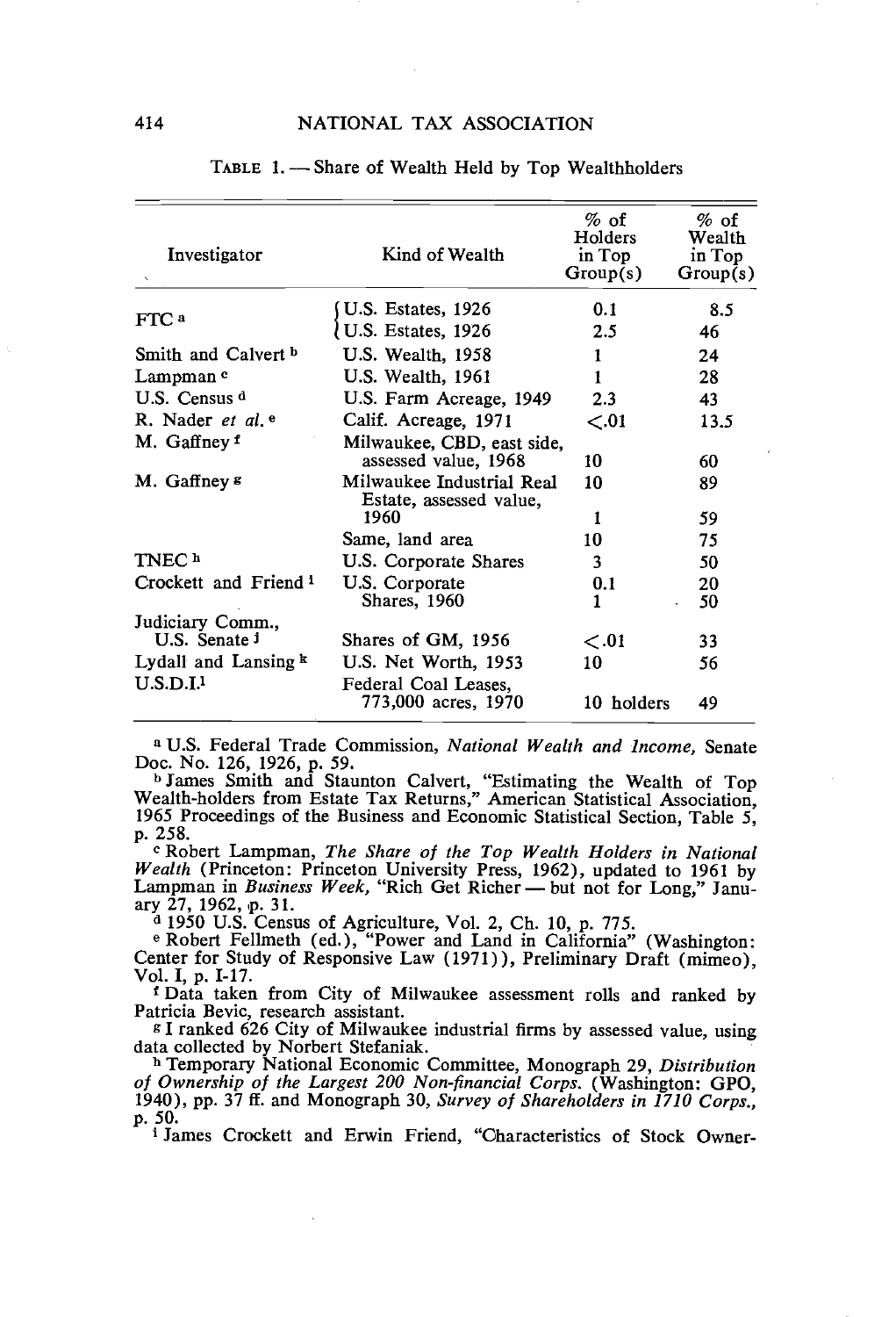studies use the estate-multiplier technique. Here the minimum is \$60,000. Corporate shareholder data omit most people, because most own no stock. Farm data omit hired labor, treat tenants as owners, and say nothing about former 'croppers now crowded in city ghettos.<br>My Milwaukee CBD data are in percentage terms relating only to

other owners. But the whole east side area studied has only 401 owners of record, while some hundred thousand people work and pay sales taxes there.

2. Accepting regressive assessments as fact. Regressive assessment is not universal, but some kinds of property are systematically assessed regressively and, if not overtly, at least openly enough so assessors under questioning do not deny but explain and defend the practice. Unsubdivided land in large tracts is usually given a lower assessed unit value, specifically because the holding is large. The result may be seen by ranking Milwaukee industries by value of land (estimated from reported area adjusted by mass appraisal technique). The top 10% have 76% of the land value, but only 61% of the assessed land value. Thus the Table 1 datum, based on assessed value (of land and buildings), probably understates concentration.

This factor also affects findings of studies using U.S. Treasury data. For IRS practice gives weight to locally assessed values in appraisals for Federal estate and income taxation. The notion that malassessment only affects local taxes is a myth.

Another factor is the watering of prices charged to the poor in and around ghettos. A speculator often buys cheap and sells for what looks like a huge markup. But the buyer has no cash. The seller takes his profit in an inflated and risky second trust, which he quickly sells at a large discount. The sage assessor knows how to dehydrate watered prices if he wants to, but there is pressure to maintain tax revenues from these areas, often resulting in watered assessments on

the poor. Of course, if property assessments are regressive, property taxes are based on them anyway, not on true values. But I distinguish tax concept from tax administration, as noted. This is important for policy.

ship," American Statistical Association, 1963 Proceedings, reported in Mil-waukee Sentinel, September 18, 1963.

i Bigness and Concentration of Economic Power — a Case Study of General Motors. Staff Report, Subcommittee on Antitrust and Monopoly, Committee on the Judiciary, U.S. Senate, 84th Cong., 1st Sess. (Washing-

ton: GPO, 1956), p. 7.<br>
<sup>k</sup> Harold Lydall and John Lansing, "A Comparison of the Distribution of Personal Income and Wealth in the U.S. and Gt. Britain," *AER* 49 (I): 43-67 (March 1959), (using data from University of Michigan Survey of Consumer Finance). 1 U.S. Department of the Interior, "Working Paper" (unpublished), cited

in Milwaukee Journal, August 29, 1971.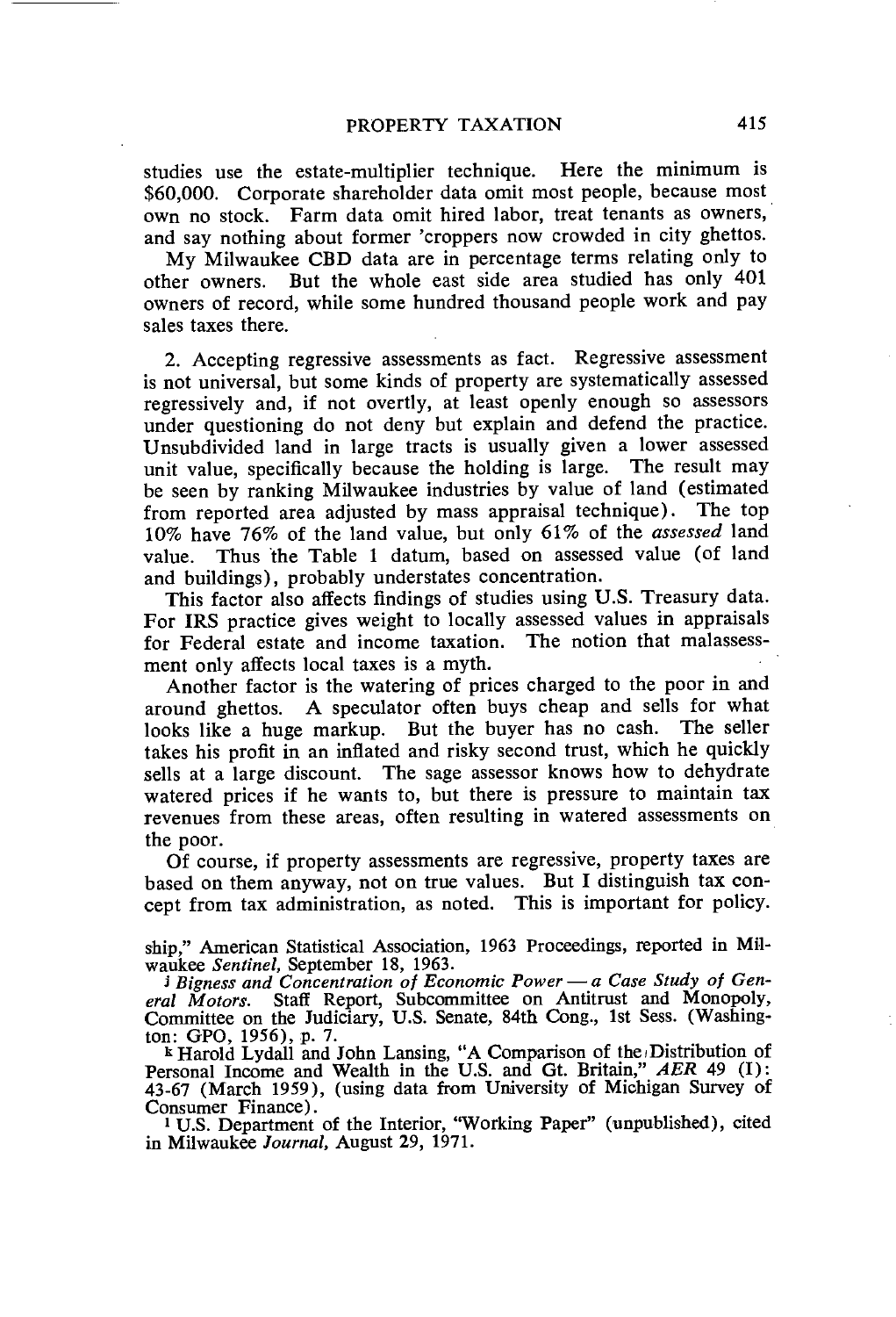A regressively conceived tax remains regressive under the best of management. If the property tax is progressive in essential concept, then it needs reform and new life rather than the gas chamber.

Regressive assessment is usually explained by assessors on grounds of regressive use of property. Large holdings are generating less activity per dollar of value. In Oregon, for example, larger timber holdings are overtly assessed lower with the rationale they are worth less because of the owners' slower cutting schedule. But note this says activity-based taxes (sales and income) are then less progressive than property taxes. Thus the very explanation of regressive assessment is a phenomenon that shows the property tax, properly administered, to be progressive relative to income and sales taxes.

3. The bias in partial inventories. Any wealth inventory short of universal will usually understate concentration because larger holders are more diversified. The largest owners in one city, region, industry, or other class are most likely to have holdings outside the class.

As to housing, it is the rich who have second homes, hobby farms, summer resorts, tax shelters, ski houses, Caribbean hideaways, lake frontage, and advance sites for future building. Yet studies of income and housing, from which some would damn the property tax, compare ,a full statement of income (at least wage income) with housing narrowly defined. Walter Morton (p. 143) goes so far as to judge the entire property tax on the basis of housing alone. He not only omitted second homes, but other property comprising half the total: commerce, industry, rental, vacant, farm, forest, mineral, water, and miscellaneous. Again, ownership of these is concentrated among those ranking high

Studies of foreign-owned farms in America have shown them to be larger than owner-occupied holdings. The 1900 Census of Agriculture (a high water mark in good government statistics) reported on farm landlords. In-county landlords averaged 85 acres; out-of-county but in-state landlords, 126 acres; out-of-state but U.S. landlords, 159 acres. Foreign landlords were highest of all. 28% of them held over 2500 acres, while only 10% of U.S. landlords did.'9 I take this to be a universal tendency, deducible  $a$  priori from the fact that it doesn't pay to range far abroad to invest only a small sum. As U.S. residents change from colonials into the world's absentee owners, this universal tendency is clear. It is our largest oil firms, the international majors, who cover the entire U.S. with marketing and the world with mineral holdings. The largest holdings in any one jurisdiction, industry, or other narrow class of property, thus are usually owned by those with large holdings outside. With every passing year of mergers and con- glomeration this grows more true.

19 1900 Census of Agriculture, Part 1, p. xc.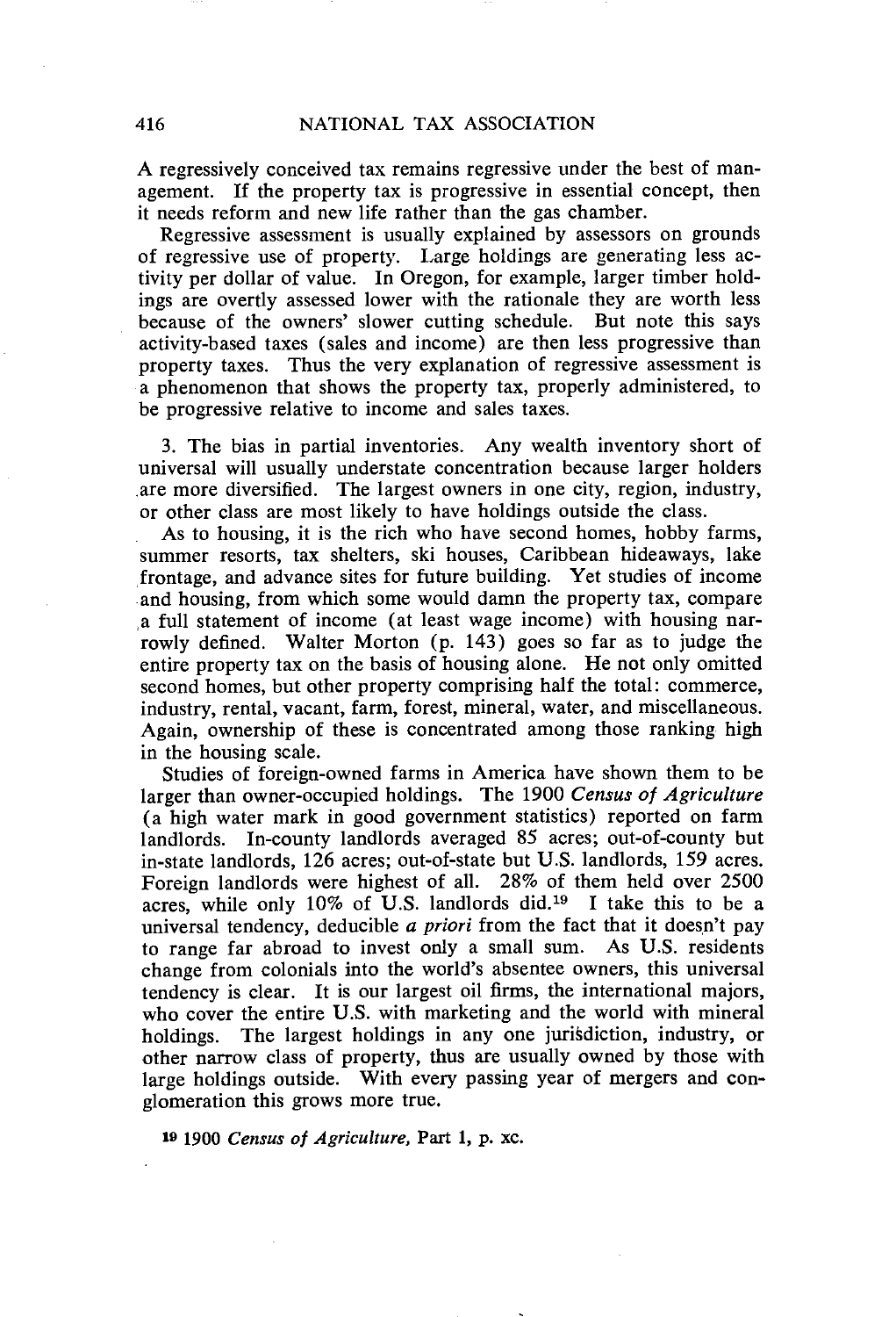Thus my data on Milwaukee's CBD understate concentration. The third largest holder on the west side there for example is the Schlitz Company, yet the area omits the brewery that made Milwaukee famous, millions of dollars in the controlling family's vast speculative suburban landholdings, and large worldwide interests. Smaller owners have outside interests too, but on the whole are less diversified.

Again, the data on industry take no account that the large firms either have or are branch plants. Increasingly they are merged into conglomerates. In Wisconsin, Udell finds recent conglomeration has resulted in large drops in activity-based income taxes from the merged properties. Conglomeration is partly motivated, indeed, to avoid in-<br>come taxes. That means the corporate income tax is regressive in<br>practice.<sup>20</sup>

Many popular recent studies omit all property but housing, following Walter Morton. The better studies, as by Musgrave and Netzer, avoid this outright blunder. But wide currency and credibility have gone recently to a study by Daniel Lucas for the D.C. Government, based entirely on housing — first home only — and hypothetical housing at that.<sup>21</sup> The Wisconsin Department of Revenue released a study in May "in defense of Governor Lucey's use of the income tax to provide property tax relief" with the same blunder.22 This study follows the precedent of a 1959 release by the University of Wisconsin School of Commerce.<sup>23</sup>

Many writers exempt corporate shares from taxable wealth, faulting the property tax for not reaching such "intangibles." Yet most corporate assets are very tangible at a price. In most jurisdictions the largest property taxpayers are corporations.<sup>24</sup> Studies based on individual ownership alone and omitting corporate wealth are simply not relevant.

A large genre of partial inventories is the farm study, of which every Agricultural Experiment Station must have issued one or more. Hardly anyone wealthy enough to own a large farm today lacks nonfarm income. One cannot afford to keep a large farm without using it as an income tax shelter — that is the "highest and best use" under our in-<br>come tax law. Studies purporting to compare "farm income" with farm property taxes are founded on the obsolete premise that "farmers" are a separate class of people, and have no value.

<sup>20</sup> Jon Udell, Social and Economic Consequences of the Merger Move-<br>ment in Wisconsin (Madison: Bureau of Business Research, 1969).

21D. Lucas, "Major Tax Burdens in Washington Compared With Those

in the 25 Largest Cities," D.C. Government, press release, December 1970.<br><sup>22</sup> Milwaukee *Journal*, May 25, 1971.<br><sup>23</sup> University of Wisconsin Tax Study Commission, *Wisconsin's State and*<br> $Local Tax Burden$  (Madison: University of W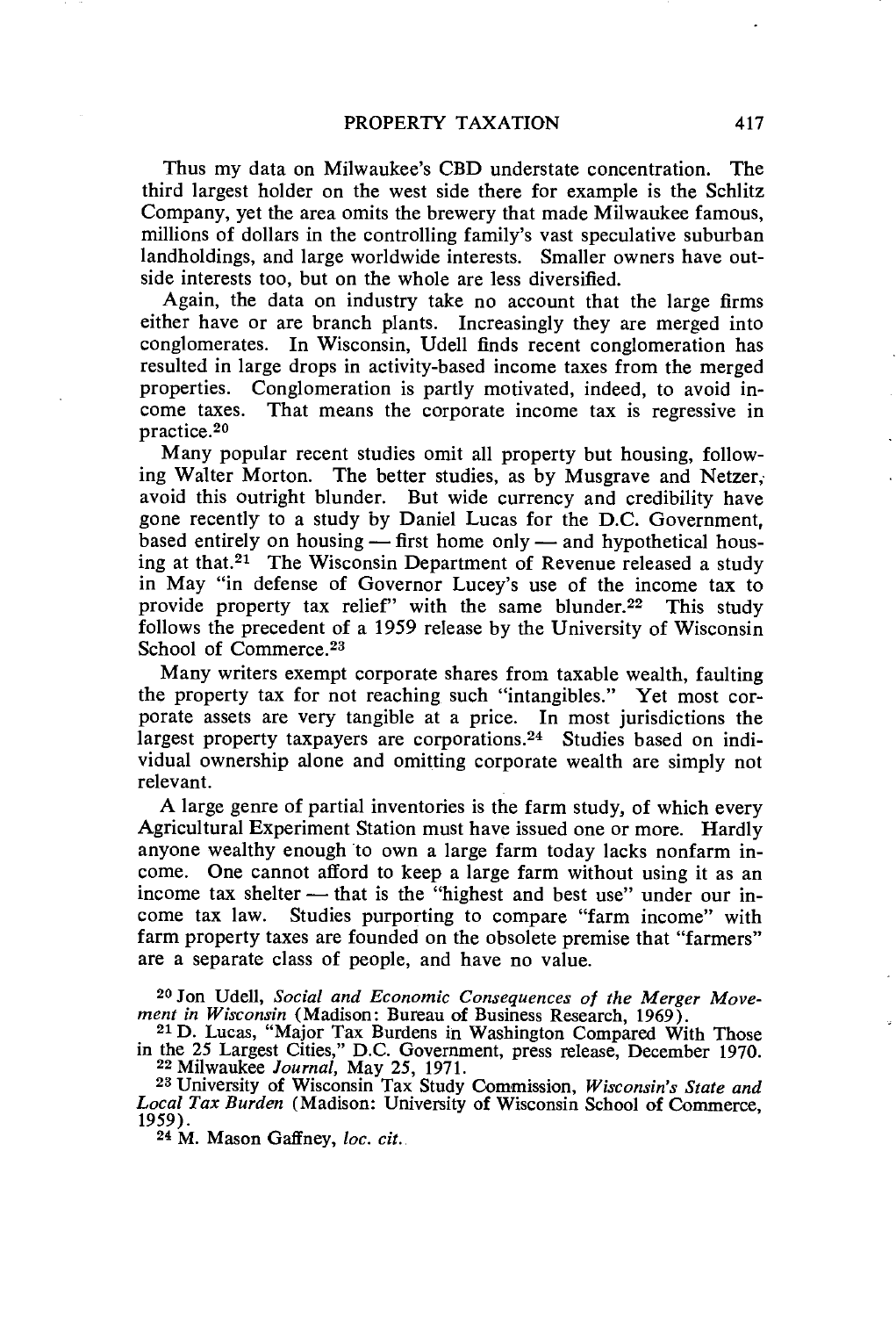4. Accepting straw owners as separate owners. Large land assemblies are habitually arranged through straw owners. Thus one large owner often appears on records as several small ones. The Milwaukee CBD study, as reported, is premised on one certain block's having several separate owners, as recorded. Some time after the First Wisconsin Bank announced it was building on the assembled site,25 we did not find it listed as owner.26 Nor did we find Northwestern Mutual Life listed for more than its home office, although Gordon Davidson, director of real estate, stated the company had been acquiring land in our area "over the years." 27 Small owners, on the other hand, are not likely to appear as large ones. Wealthy families wear several Property is assigned to children and relatives to split income. Rarely are these veils pierced by formal quantitative studies. Even the ICC has never found out who owns the railroads. But we can be quite certain ownership is held more closely in fact than on paper.

#### B. The Property Tax is not Primarily Shifted Forward

With a base so concentrated, it requires some creative methods to find the property tax regressive. One is to assume general forward shifting. Then the property owner is exempt, exempt as a homeowner. Tenants do not escape. No one does. The property tax becomes a general consumption tax, and therefore regressive. I submit several reasons why the property tax is not shifted forward.

1. All studies have greatly understated the share of land in real estate value. Some overlook it altogether. The good ones assign it a value, and allow for nonshifting, but the value is much too low. They. are all pre-Douglas Commission Report, and rendered obsolete by Manvel's study of how high a share land values are.28 Manvel's study plus my Milwaukee study plus Gustafson's California data support a land share of 40% and up, much higher than the 15% or so used by Musgrave et al. At present the assessed value of land is 40-50% of the total in Washington, D.C., California, and some other jurisdictions that have updated assessments.

It is true that in most jurisdictions land is underassessed, and Musgrave's numbers were reasonable in their day as a statement of what assessors were doing. As noted, however, maladministration should be blamed on administrators, not on the property tax per se. And Musgrave omitted three important points.

<sup>25</sup> Milwaukee Sentinel, February 14, 1969.<br><sup>26</sup> Report by Patricia Bevic, Research Assistant, March, 1969.

27 Milwaukee Sentinel, February 14, 1969.<br>28 Allen D. Manyel, "Trends in the Value of Real Estate and Land, 1956-66," in National Committee on Urban Problems, Three Land Research Studies, Research Report #12 (Washington: GPO, 1968), pp. 1-17.

ī.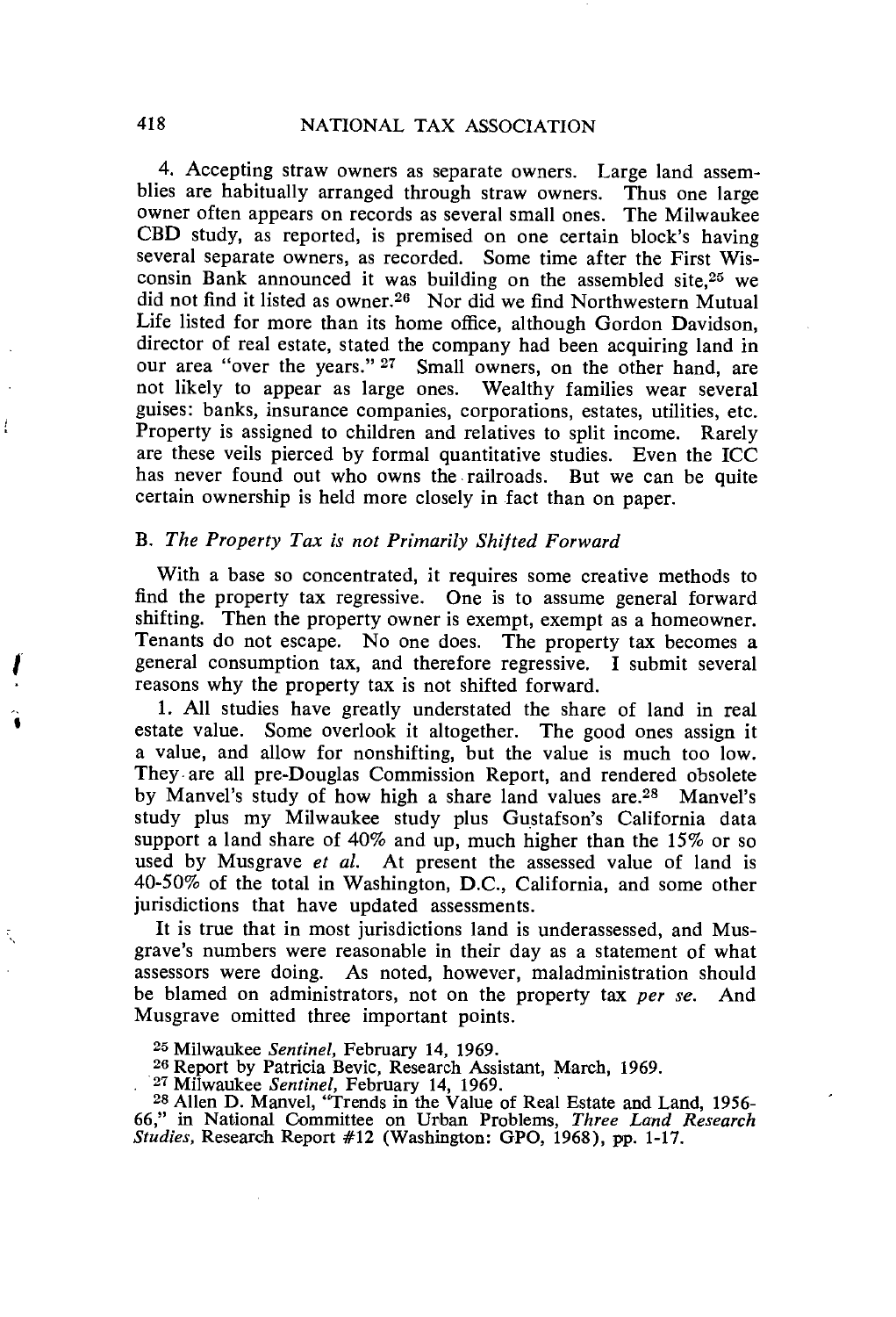One, the share of land in real estate tends to rise with value of holdings.<sup>29</sup> So nonshiftability of the property tax rises with wealth.

Two, the share of land in real estate is lowest in owner-occupied residences, where the shifting assumption has no effect on progressivity. The land share is highest, normally over half, in commerce, where the assumption is critical. In Milwaukee, 40% of all retail land space is in gas stations! The property tax on downtown and other retail landowners with wide parking lots in good locations is one of the most progressive imaginable, but Musgravian assumptions convert it into a regressive sales tax.

Three, taxes on land actually have some positive effect on supply.<br>They are not simply neutral, but apply leverage prompting earlier and more intensive use of land. To assume non-shifting understates their impact on landowners. They weaken his market position vis-a-vis impact on landowners. They weaken his market position vis-a-vis non-owners, making them doubly progressive. This is *a fortiori* true of mineral bearing lands. Here, property tax critics often forecast panic liquidation if rates rise. They overdraw the point, but there is a point there, and it is in the reverse of forward shifting.

2. Taxes on buildings are not mostly shifted forward. There is no reason to assume forward shifting of taxes on capital, and I find no persuasive rationale in Musgrave et al.,/or Morton. Netzer mugwumps the issue.

To be simply shifted forward, a tax would have to be proportional to output. Taxes on capital are not proportional to output, but to one input. They fall differentially hard on capital intensive firms and industries, which could not recoup from customers without raising prices relative to labor-intensive competitors. Capital-intensity varies over a very wide range — see any issue of  $\textit{Fortune's}$  annual analysis of the top 500 corporations. And it is the large firms that own more capital per unit of output. That is, the use of property is regressive, so that activity-based taxes are regressive relative to taxes on capital. Even if there be some tendency toward forward shifting it would be very uneven, the more capital-intensive firms being less able to shift.

But of alternative shifting hypotheses, forward shifting seems the least likely. It would only make sense if the tax were levied on one industry, exempting others, thus reducing supply and raising real price. But the property tax is a general tax on capital. It cannot be analyzed with tools of partial equilibrium. It chases capital out of capitalintensive and into labor-intensive uses. The tax on buildings (not on land) encourages land-intensive use, too, i.e. a low capital/land ratio. Where we go from here depends on what we are analyzing. If it is

29 President's Commission on Urban Housing, Report on Urban Housing (Washington: GPO, 1968), p. 351; M. Gaffney, "Land Speculation," unpub-<br>hished Ph.D. dissertation, University of California, 1956, pp. 210-17; 1940<br>*Census of Agriculture*, Vol. 3, p. 80; R. Hurd, *Principles of City Land*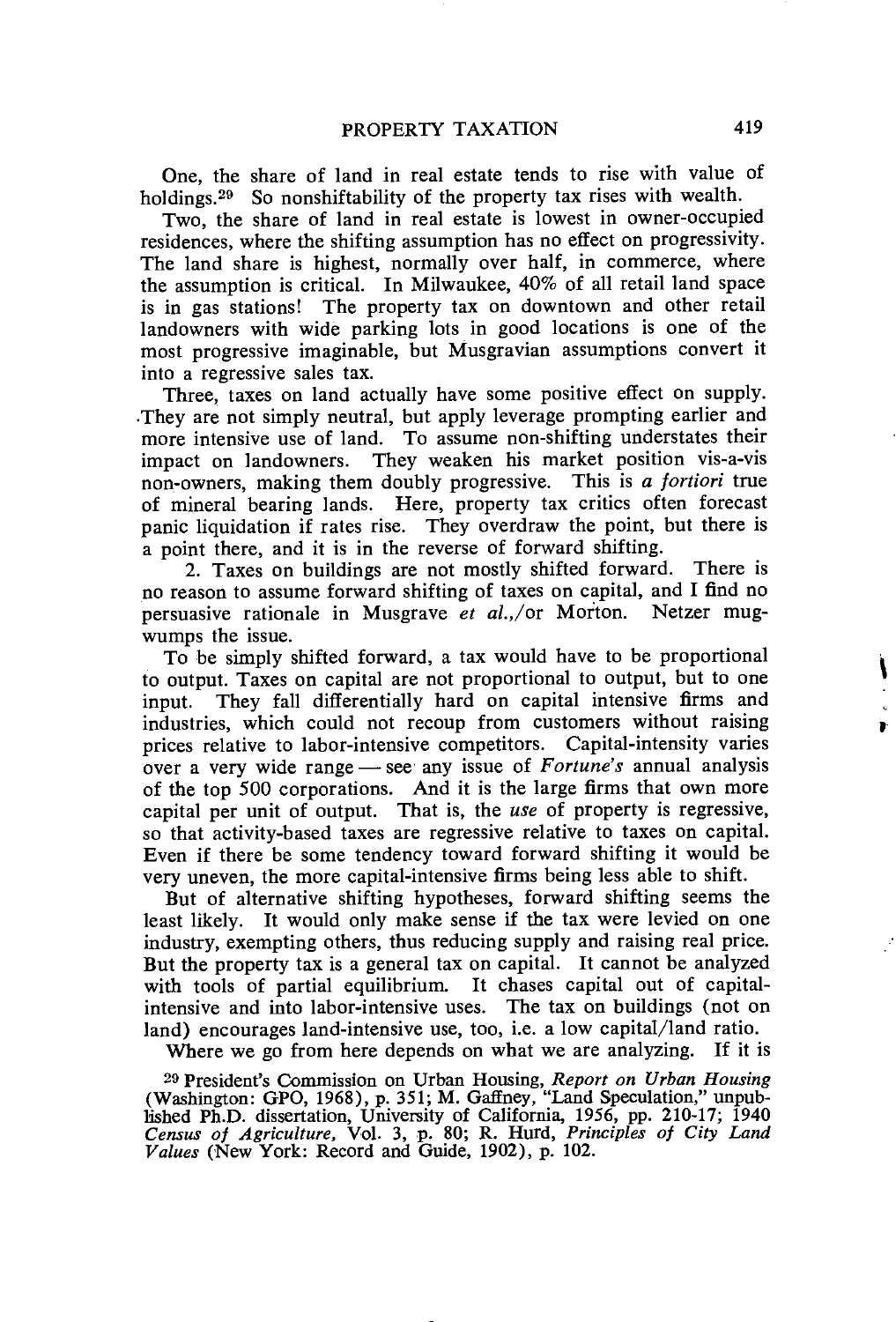an open economy like the typical local taxing body, then wage rates and interest rates are fixed exogenously, leaving only land to bear any local tax. The local tax on capital thus is largely shifted to land. The shifting is differential, owing to different capital/land ratios; and density is reduced. But the point here is that the tax is not shifted off property and is not made regressive.

If it is federal revenue-sharing we analyze, the rules change. Now the proposal would affect property taxes nationwide. Here we cannot assume that interest and wage rates are fixed exogenously.

In a completely closed economy, capital should bear most of the tax on capital. If it cannot emigrate, its escape routes are limited to dissaving and tax-exempt public works. Supply being fairly inelastic. capital has to accept a lower rate of return after taxes. If capital did not absorb the tax, the tax rate added to the pre-tax interest rate would drive capital out of capital-intensive and into labor-intensive uses. In the latter it complements labor, raising demand for labor, preventing a shift of the tax to labor.

But the U.S. economy is not entirely closed. Capital now emigrates, not without cost, but more freely than labor. Thus the position of capital vis-à-vis labor is stronger than in a completely closed economy, and labor does suffer from the tax. But the position vis-à-vis land is strong too. So the capital tax as a national institution is borne by land and capital and labor, all three. Thus property still bears much, and probably most of the capital tax.<sup>30</sup> Remember now, that the other half of the property tax falls directly on land and stays. Putting it all together, it seems most likely that the property tax is indeed largely what it purports to be, a tax on property.

The case for forward shifting is strongest with utilities, and rails, not for analytical but institutional reasons. Here, however, a simple forward shift would only result if we took regulatory piety at face value, as no one does who really looks into the matter. We cannot develop that here. But note that the rate required to attract capital into utilities is lowered by taxes on non-utility property. Thus indirectly, if regulation works at all, utilities bear the property tax too, at least in part.

The case for forward shifting seems weak with timber, livestock, and all appreciating capital in the short run, since it hastens liquidation.

 $30$  Adding the property tax rate to the interest rate affects the allocation of new investments in much the same way as raising interest rates by the of new investments in much the same way as raising interest rates by the amount of the property tax rate. This forces capital into labor-intensive forms, moderating the damage to labor by increasing demand for labor. Saving capital also involves substituting land, but this is tightly limited, because using more private land would require more social overhead capital (like longer streets). And saving capital entails lowering longevity of capital, which substitutes labor for land, as explained by Wicksell in *Value*, *Capital and Rent*.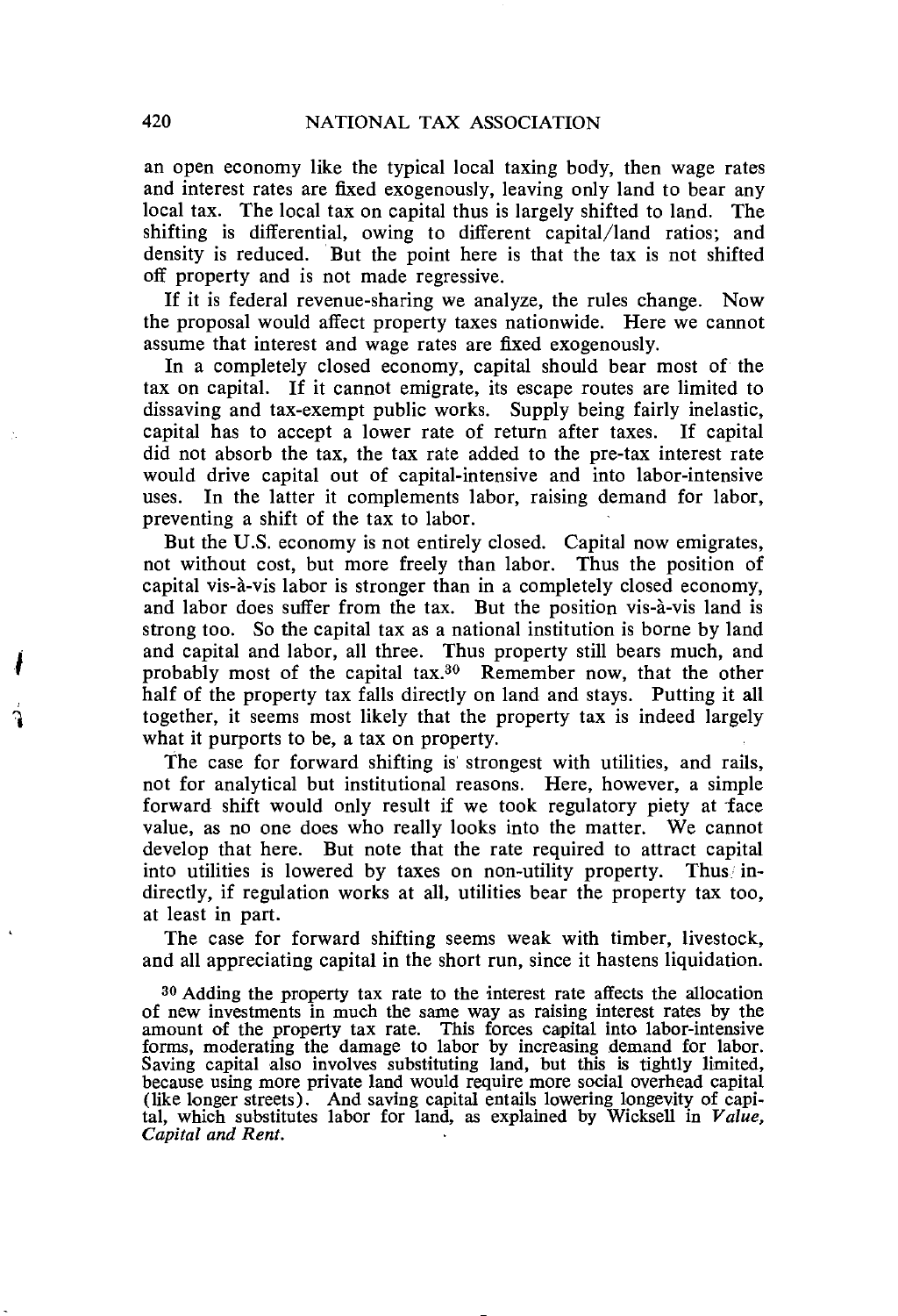But this is only short run, and a partial analysis. In the long run the tax drives capital out of capital-intensive uses. The case is really weak where cartels are engaged in underutilizing capital or land the common condition according to students of industrial organization. These holding actions are extremely vulnerable to the property tax. Far from being shifted forward, the tax forces idle capital and land into use, increasing supply and lowering prices. All cartels are characterized by excess capacity — that is of the essence. When you consider that half the wells in Texas are surplus — need I go on? In a cartelized society like ours the forward shifting thesis is not just shaky but ludicrous. Untaxing property, as by revenue sharing, would strengthen the hand of every cartel now locking up excess capacity. It is not the property tax but the lack of one that would be shifted forward in higher prices.

## C. The Need to Correct for Regression Fallacy, or Which Top 10% Do You Mean?

Most studies of property tax regressivity stumble squarely into the pratfall of regression fallacy. The problem in brief is this. Income and property are positively related but the scatter of points is loose, with great individual residuals from any fitted curve, and a high error of estimate. We want to know which rises faster as they rise together. The answer depends on which we arbitrarily select as the ranking variable. Let us say we rank by income on the abscissa and find the top 10% have 30% of the income and 25% of the property (a hypothetical number). It looks as though the property tax is regressive. But now rank them by property on the ordinate. The top 10% are now a different group — we have taken a stratum of points at right angles to the original column. Some of the humble have been exalted, and the mighty laid low. This top 10% has say 50% of the property and 25% of the income, and the property tax looks progressive (in terms of  $income)$   $31$ 

When the Census of Housing ranks families by income, rent payments do not keep up with income.<sup>32</sup> But ranking them by value of dwelling units, value quintuples while income only doubles. $33$  That is the difference a technical detail or two can make.<br>So which top 10% do we mean? Most studies have uncritically

So which top  $10\%$  do we mean?

<sup>31</sup> Good discussions of regression fallacy are in Allen Wallis and Harry Roberts, Statistics (Glencoe: The Free Press, 1956), preceding p. 263; Lawrence Klein, *Introduction to Econometrics* (Englewood Cliffs: Prentice-Hall, 1962), pp. 68-69; George Stigler, "Labor Productivity and Size of Farm: A Statistical Pitfall," Journal of Farm Economics 28: 821-25 (1946); and A. E. Waugh, Elements of Statistical Method (New York: McGraw-Hill, 194

 $32 \text{ U.S.}$  Census of Housing, 1960, Table A-3. Op. cit., Table B-3, p. 14.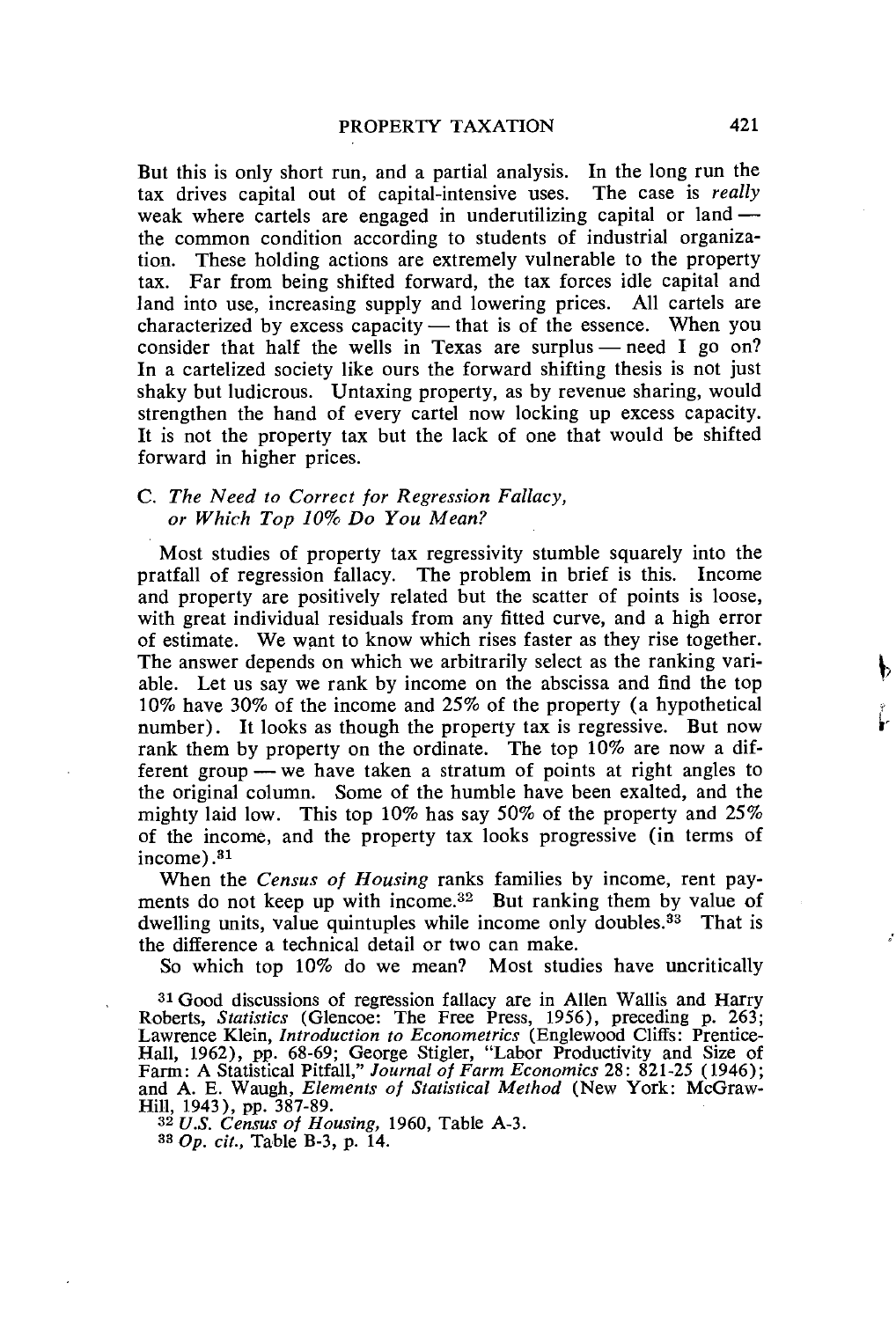chosen income as the proper ranking variable, by assumption, thus practically preordaining the conclusion — and largely invalidating it.

The Chicago school of permanent income hypothesizers have counterattacked sharply on the housing salient. Margaret Reid<sup>34</sup> undertook to narrow the scatter of points by removing random year-to-year income changes. She related housing to a definition of permanent income, and came up with income-elasticity of demand for housing well above unity.

One of Reid's methods of avoiding regression fallacy was the interarea comparison, where data are grouped by a neutral variable (neighborhood) which is neither housing nor income. Brodsky has repeated this for Census Tracts of the District of Columbia. His findings strike me because he is a geographer who is not concerned with the permanent income or regressivity question and presents his findings just as interesting facts. He finds residential improvement values rise with the 1.3 power of income; land values rise with the 1.8 power.35

Muth has refined and expanded Reid's methods. He now suggests 1.2 or 1.3 as correct income-elasticities of demand for housing.36 Lee has criticized Reid's methods and come up with an elasticity of about .81. However, Lee's data were too small a sample to lean on heavily, and more important they excluded  $\text{land}^{37}$ . We have seen that  $\text{land}$  is the most progressive share of housing, so this biases Lee's findings downwards.

Another needed correction is the treatment of realized capital gains. Say an asset rises slowly for twenty years and is sold. In the year of sale, reported income is high, but property taxes are normal or fall. In the first 19 years there were property taxes and no reported income. This creates a statistical illusion of regressivity. If accrual of value were treated as current income, the illusion would be dispelled.

Another needed correction is the treatment of normal life-cycles of accumulation and liquidation. It is normal for the retired elderly to draw on savings in years of low income, and get help from children, if needed, to hang onto property the children will inherit. The property tax which has not been regressive in a lifetime sense looks regressive when no correction is made for this statistical illusion.

But these are only glancing blows. The central question is, why rank by income at all — any concept of income? When we do that we accept income-fundamentalism, a kind of philosophical imperialism

<sup>34</sup> M. Reid, *Housing and Income* (Chicago: University of Chicago Press, 1962).<br>1962).<br><sup>35</sup> H. Brodsky, "Residential Land and Improvement Values in a Central<br>City," *Land Economics* 46 (3): 229-47 (August 1970), p. 239.<br>

Elasticity of Housing Demand" (MS, n.d., *ca.* 1971, pp. 1-40).<br><sup>37</sup> Tong Lee, "Housing and Permanent Income," *Review of Economics and Statistics 50* (4): 480-90 (November 1968), p. 487.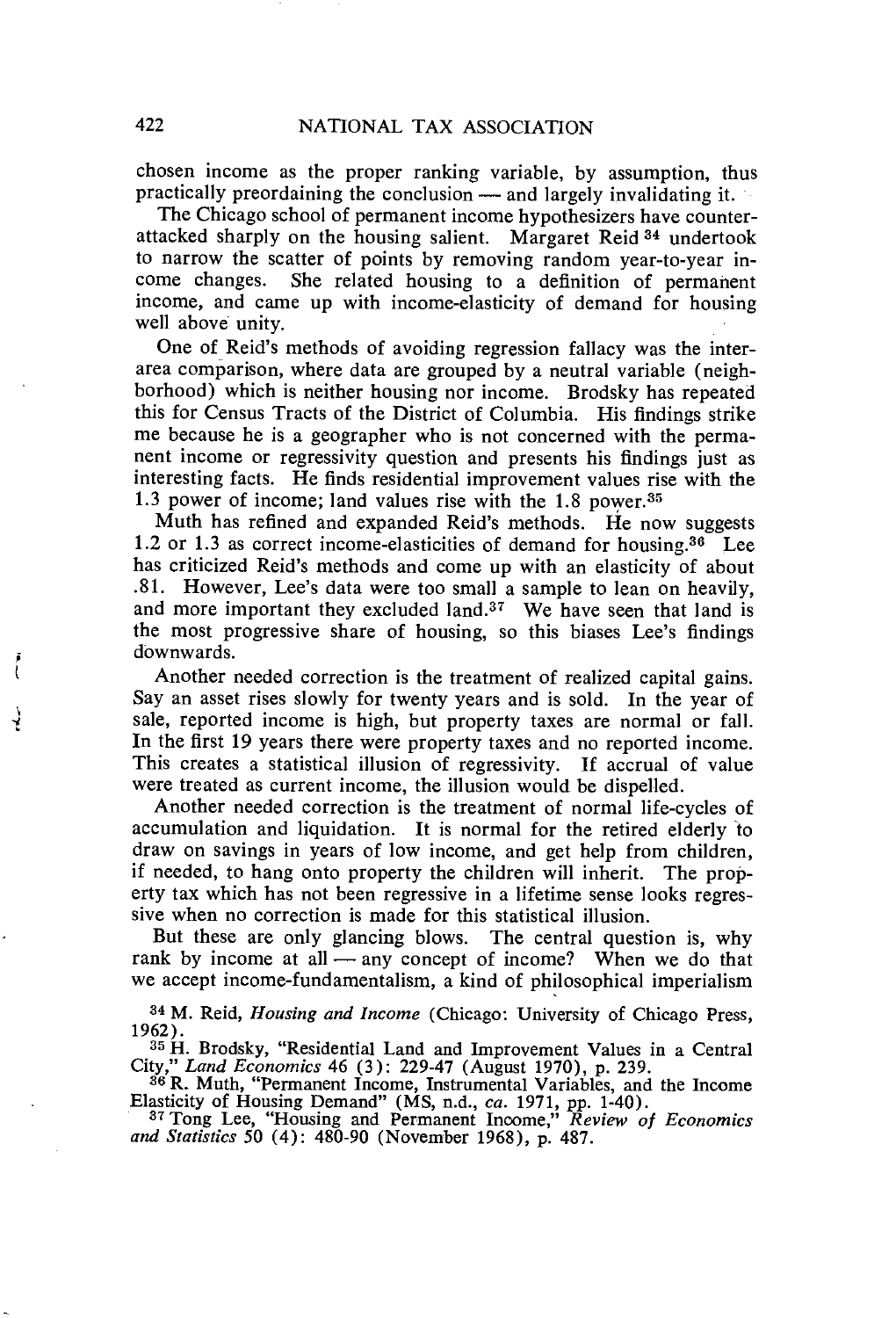where Adjusted Gross Income on Form 1040 is the basic reference datum against which to measure and judge everything. "Similar circumstances" mean similar AGI, and similar circumstances deserve similar taxes. In effect this means we judge the property tax on the basis of how closely it resembles the income tax, in every detail. Since nothing resembles the income tax so much as the income tax, the property tax looks inferior.

Again, the concept called "income-elasticity of demand for wealth" contains implicit income —Chauvinism. It implies one-way causation: income causes wealth. But wealth also causes income, and as Klein points out that changes the rules for relating them.<sup>38</sup> No longer can income be the simple ranking variable.

If the property tax had no rationale of its own we would be forced to accept income fundamentalism. But if the property tax has a rationale, then it is legitimate to rank by wealth, and fault the income tax for failing to tax large properties adequately. Here is an outline rationale for the property tax.

1. "Ability-to-pay" derives from wealth as well as current income. and others have stressed this lately. The old cliche that "taxes are paid out of income" is as empty as the one that we consume "out of income." We spend money, and it is not labelled.

2. The property tax asserts a public equity in land which was won and is defended by joint efforts, and whose value derives from public works and spillovers, not from the owner's efforts. It exempts human effort, thus rewarding service to the community and denying the state any equity in the bodies of its citizens whose freedom and dignity is thus enhanced in their capacity as human beings, as distinct from owners of wealth.

3. Property taxes reduce the differential effect of inherited wealth on the current generation. They strike directly at concentration of economic and other power based on wealth, promoting competition and equal opportunity. Property as collateral is a source of invisible income (credit rating). Taxing property reduces the differential advantage of the rich in credit rationing.

4. Property income of a given dollar value places the receiver on a higher welfare plane than labor income, because he needn't work for it. \$10,000 a year received by dint of working long hours in a coal mine with black lung disease is not the same as \$10,000 plus a life of ease.

5. The property tax is needed to plug loopholes in the income tax, which is inexorably devolving into a payroll tax.

If one finds that rationale compelling, then the proper approach is to rank by wealth. Doing so, one finds that property is used regres-

38 Klein, op. cit., p. 68.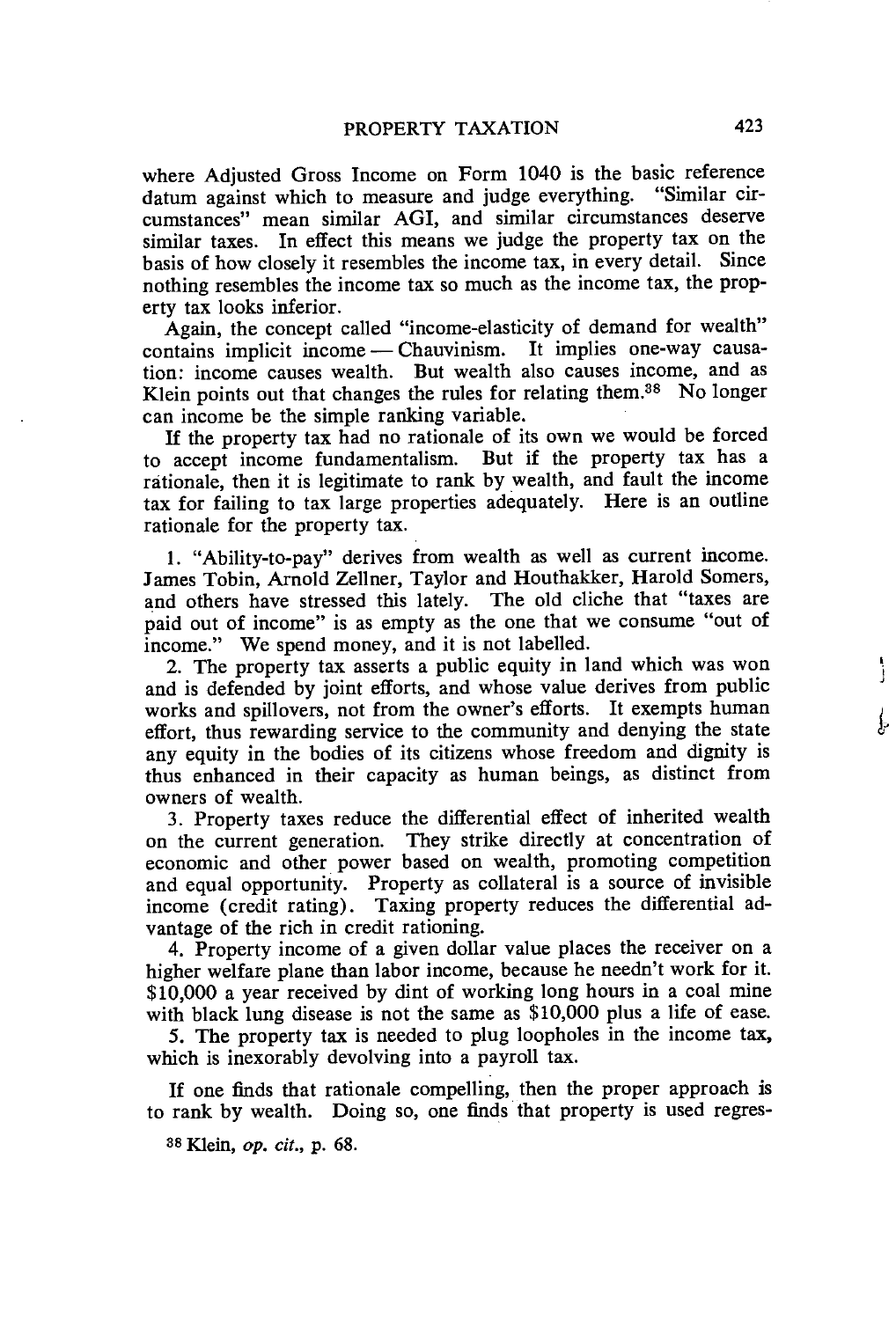sively, i.e., the larger holdings generate less taxable sales and income per dollar of wealth. Thus in the Milwaukee industries reported in Table 1, ranking by value, the top 10% who have 89% of the value have only 69% of the employees.

If one likes the property tax rationale partly but not wholly, then he may follow Wallis and Roberts 39 who tell us that to avoid regression fallacy a valid way to compare two populations is to compare their standard deviations or other measure of variability. If there is less income than property in the upper groups, the variability of the income distribution will be less. But we have already seen that is so (Table 1). Table 1 only gives the top group, but in each case I have computed Gini (or Lorenz concentration) ratios for the entire distribution, and they are as you would expect much higher than for in-<br>come. (The Gini ratio is, in my experience, closely correlated with (The Gini ratio is, in my experience, closely correlated with the coefficient of dispersion.)

The more we correct for regression fallacy, then, the more progressive the property tax looks.

## D. On Defining Income and Wealth

Dick Netzer, like others, uses AGI as the reference standard against which to match the property tax and find it regressive.<sup>40</sup> A certain citizen in 1970 reported no AG!, but heavy property taxes, which might make the property tax quite regressive were it not Ronald Reagan. Yet he is not alone, and it seems harsh to select a measure that makes the property tax regressive because it is the only tax many rich men pay. General Oppenheimer has written a fine set of manuals on how to reach Zero  $\overline{AGI}$  by losing money farming,<sup>41</sup> and they work so well that taxable farm income is down to about \$3 billions while the USDA estimates farm income at  $$14$  billions.<sup>42</sup> I do not think that AGI will do.

It is not just farming. Property is the paramount tax shelter. How does it cover thee? Let me count the ways. There is expensing of intangibles and soil and water conservation, percentage depletion, capital gains rates, deferred realization, non-distribution of profits, nonrealization, conversion of interest into cost recovery by watered sales prices, accelerated depreciation, multiple depreciation, de facto expensing of capital improvements, deduction of interest, covert write-off of

<sup>39</sup> Op. cit., p. 263.<br>
<sup>40</sup> Op. cit., p. 49.<br>
<sup>41</sup>H. L. Oppenheimer, Cowboy Economics, 1966; Cowboy Litigation,<br>
1968; Cowboy Arithmetic, 1964 (Danville, Illinois: Interstate Printers and<br>
Publishers).

Publishers).<br><sup>42</sup> Hendrik S. Houthakker, "The Great Farm Tax Mystery," *Challenge,*<br>January and February, 1967, pp. 12-13 and 38-39; Edward Reinsel, *Farm*<br>*and Off-farm Income Reported on Federal Tax Returns*, ERS-383 (Wa ington: GPO, 1968).

ţ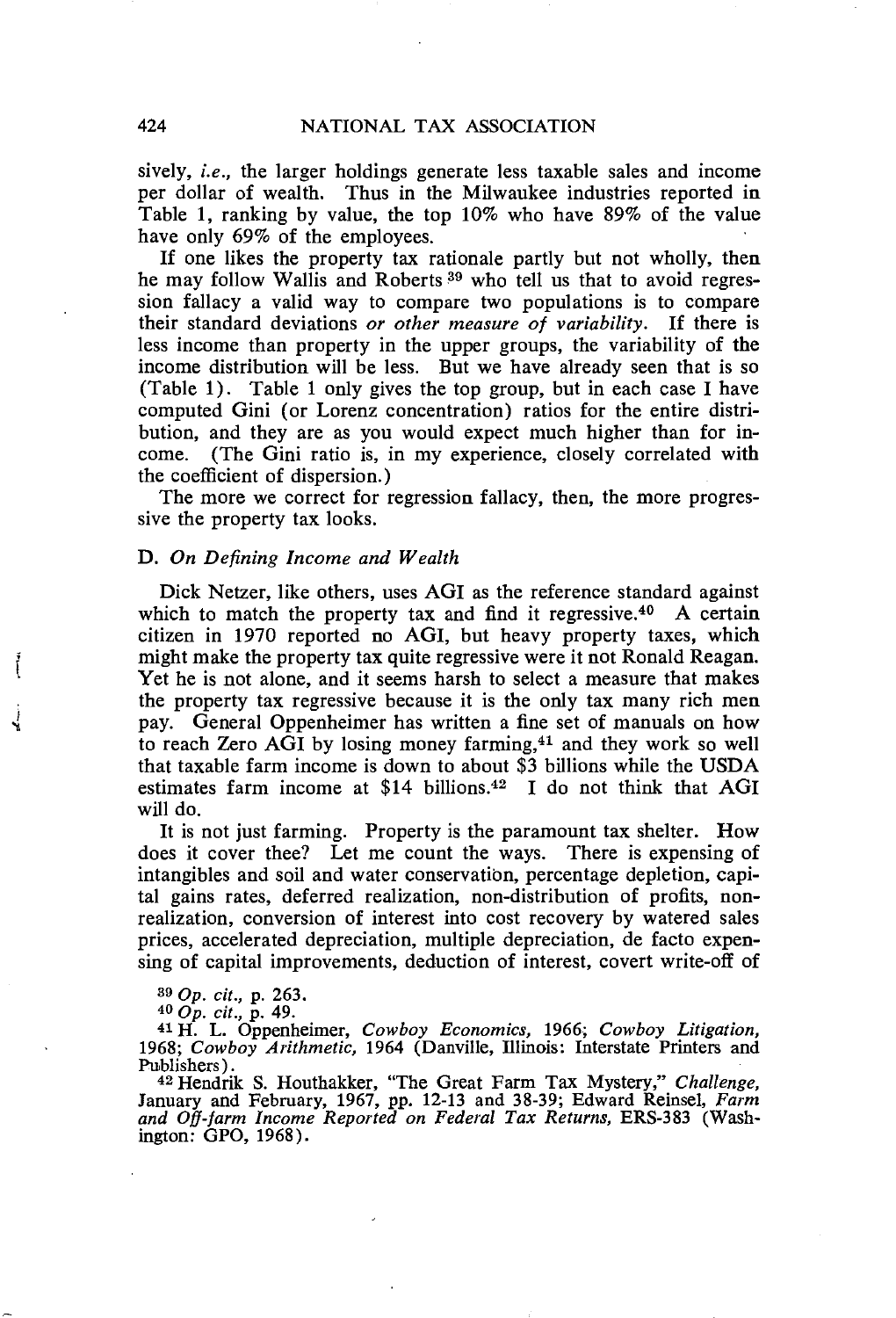undepreciated land value, deferral of tax beyond date of sale, and

At the same time, property is a large source of income that is not counted in AGI. Unrealized accruals and imputed income are the most obvious, and each is a huge item.

Thus the ownership of property tends on a large scale to reduce AGI and increase real income. When we rank by AGI, property owners move into lower brackets than they belong; non-owners move into higher brackets. Property tax payments move into the lower brackets, pre-ordaining a finding of regressivity which is totally illusory. At least two studies have sought to correct for the Reagan Effect.

Both corrected only partially, and with spectacular results. The Survey Research Center made the tax progressive simply by including imputed income.43 Brainin and Germanis do a similar job with California data.44

Another common method is to define property tax payments as only the net burden after deducting payments from taxable income. This is to impute a regressive feature of the income tax to the property tax. That would be wrong at best, but more so when one is comparing the property tax with the income tax itself.

If one does choose to evaluate the two taxes jointly, he should note above all that the Federal Government has moved far toward abandoning the taxation of property income. That is the cumulative effect of a hundred loopholes, available to property but not to the poor stiff with his W-2 Form. Equity suggests that state and local treasuries move in on this unpreëmpted tax base.

Definition of the property tax base is also a source of serious error in a number of studies based on cash rents. Netzer for example assumes that property taxes are proportional to rents. They aren't. The base is not rent but capital value. The poor live in declining neighborhoods and buildings nearing abandonment, where capital value is a very low multiple of rent. Rents include high costs for collection, turnover, damage, loss of status, maintenance and repairs, and general unpleasantness. In Milwaukee's "Inner Core" or slum area the rule of thumb is you pay 30 months' rent to buy a dwelling unit. Tenant incomes are low, but higher than such capital values. The rich live in new buildings of long future life in appreciating neighborhoods. Incomes are high, but normally less than half of lot or acreage plus house values.

It is true that slums are often overassessed, but again, maladminis-

 $^{43}$  Survey Research Center, Income and Welfare in the U.S. (New York: McGraw-Hill, 1962).

McGraw-Hill, 1962).<br><sup>44</sup> David Brainin and John J. Germanis, Comments on "Distribution of Property, Retail Sales and Personal Income Tax Burdens in California: an Empirical Analysis of Inequity in Taxation," National Tax Journal, March 1967, pp. 106-112.